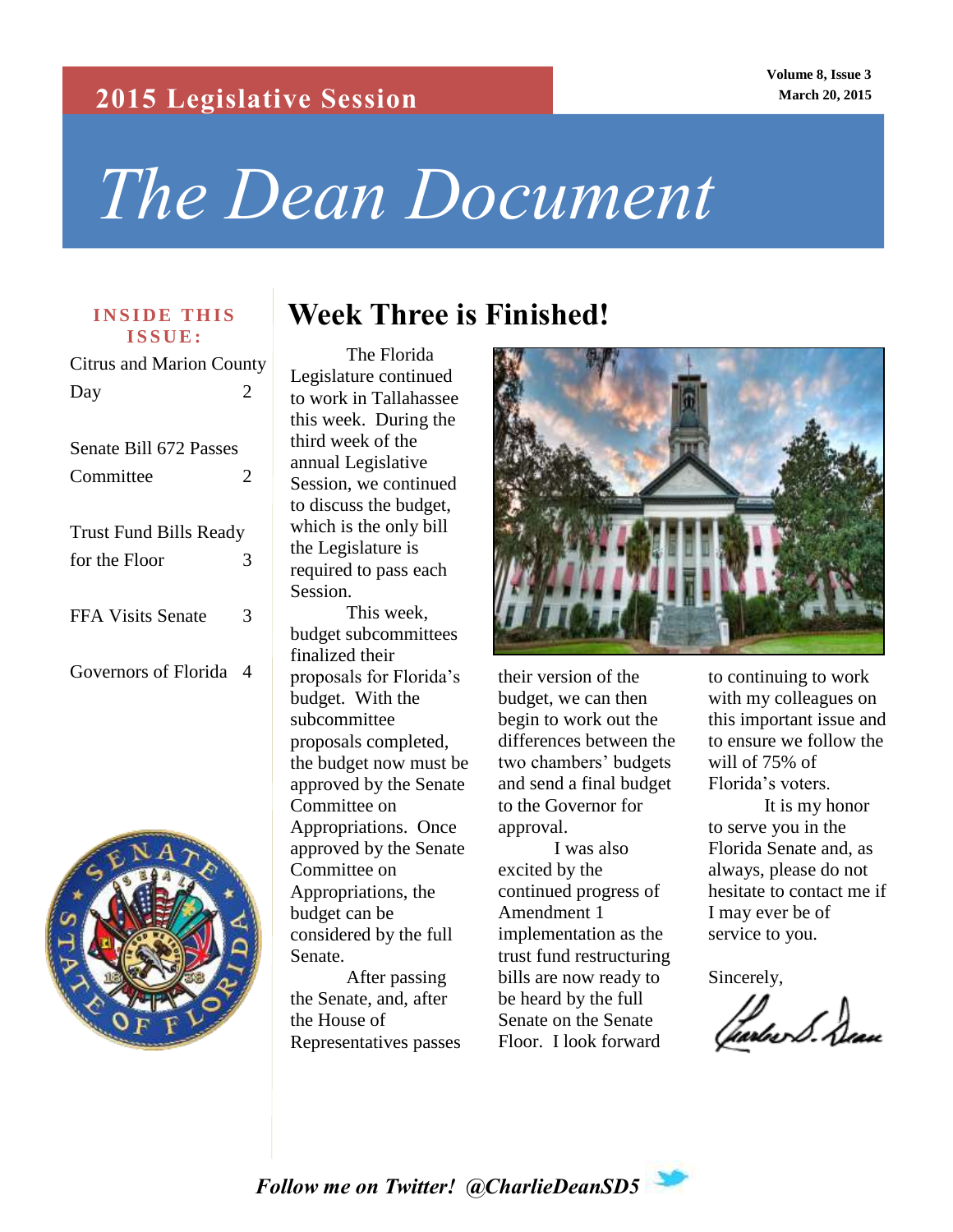*Senator Dean with members of the Citrus County Day at the Capitol group*

*"We can ensure the justice process runs smoothly while also saving Sheriffs throughout the state money."*

> - *Senator Charlie Dean*

# **Citrus and Marion County Day**

On Thursday, representatives from Citrus and Marion Counties, located in Senator Dean's district, visited Tallahassee as part of their day at the Capitol. The groups, which included business leaders, elected officials, and members of the community, brought their concerns to the Capitol, including funding for water projects, economic development, tax cuts for citizens throughout Florida, and support for local schools.

Senator Dean, who addressed the groups from Citrus and Marion Counties,

stressed the importance of local input and also of coming to the Capitol. "These groups are fantastic. As the Senator who represents Citrus and Marion Counties in the Florida Senate, it is always great to see groups come to Tallahassee with their concerns. I believe receiving input from our constituents is the most important role we have in the Florida Legislature."

In addition to addresses from members of the local Legislative Delegations, the groups from Citrus and Marion Counties also spent time visiting

other members of the Legislature, the Florida Cabinet, and representatives of Florida's agencies to share their concerns.

The visit from Citrus and Marion Counties also coincided with visits from Clerk of Courts throughout Senator Dean's district who brought their concerns to the Capitol as part of the Clerk of Court Day at the Capitol.

If your group is interested in planning a day at the Capitol, please do not hesitate to contact Senator Dean's office at 850-487-5005 at any time.

# **Senate Bill 672 Passes Committee**

On Monday, the Senate Committee on Criminal Justice unanimously passed Senate Bill 672, Relating to Service of Process, sponsored by Senator Charlie Dean.

The bill, which would result in cost savings for Sheriffs across the State of Florida, would allow process servers to post a witness subpoena for a deposition at a person's last known address after one visit instead of after

three visits, which is currently required by state law. Witness subpoenas can also be mailed for criminal traffic offenses, misdemeanors, and second and third degree felonies.

"I believe this is a common sense bill," stated Senator Dean. "We can ensure the justice process runs smoothly while also saving Sheriffs throughout the state money. I look forward

to the support of my colleagues as this bill continues to move this Legislative Session." Following passage on Monday, Senate Bill 672 has been referred to the Senate Committee on Rules, its final committee of reference before being heard by the full Senate on the

Senate Floor. For more information on Senate Bill 672, please visit www.flsenate.gov.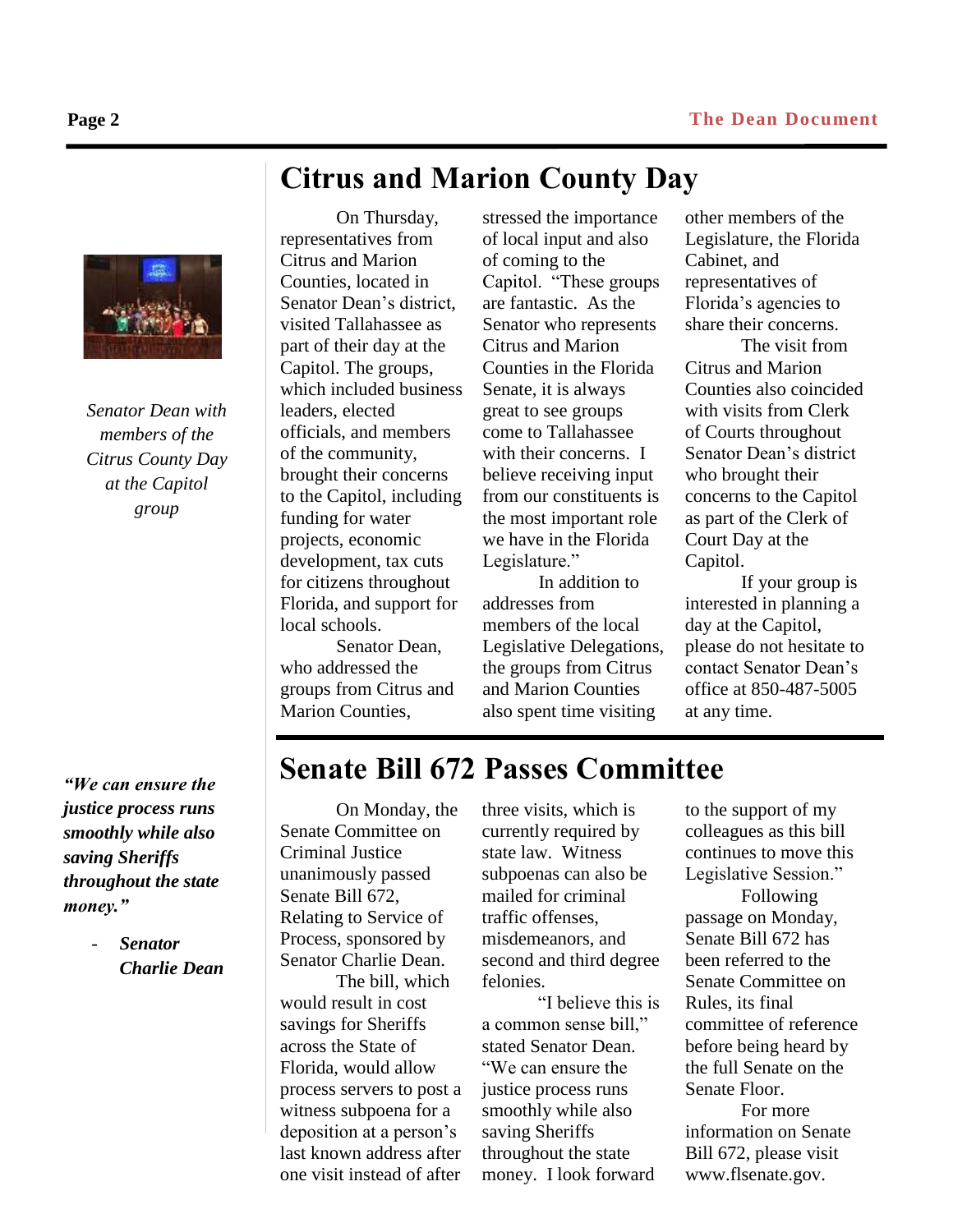### **Trust Fund Bills Ready for the Floor**

On Wednesday, the trust fund bills related to Amendment 1, Senate Bills 576, 578, 580, 582, 584, and 586, sponsored by Senator Charlie Dean, passed the Senate Committee on Appropriations, their final committee of reference before they can be heard by the full Senate on the Senate Floor.

These proposals restructure any trust funds which were receiving money from the Land Acquisition Trust Fund. This restructuring will provide transparency and accountability for each dollar spent on an Amendment 1 program; making certain no general revenue funds or other sources of revenue are

commingled with Land Acquisition Trust Fund dollars.

"The voters told us they wanted ultimate transparency and accountability in how these Amendment 1 dollars are spent," said Senator Charlie Dean, the Chairman of the Senate Committee on Environmental Preservation and Conservation. "These bills achieve the goal voters laid out for us. With this restructuring, there will be no commingling of funds and Floridians will have the ability to track every single dollar spent on an Amendment 1 project. This is an important step and honors the will of the voters."

After passage on Wednesday, the six bills

are now ready to be heard by the full Senate on the Senate Floor. The bills have passed the Senate Committee on Environmental Preservation and Conservation, the Senate Appropriations Subcommittee on General Government, and the Senate Committee on Appropriations. In addition to the trust fund bills' passage, the Senate Committee on Environmental Preservation and Conservation, this week, continued to workshop a proposal for water policy. For more information on these bills, please visit www.flsenate.gov at any time.

*"These bills achieve the goal voters laid out for us. With this restructuring, there will be no commingling of funds and Floridians will have the ability to track every single dollar spent on an Amendment 1 project."*

> - *Senator Dean*

**FFA Visits Senate**

On Thursday, Senator Dean was visited by representatives from Future Farmers of America (FFA) groups throughout his district. These groups came as

part of FFA Day at the Capitol.

The students brought their concerns to the Senator including funding and their desire for a strong agricultural industry in Florida.

If you are planning to visit the Capitol, please do not hesitate to contact Senator Dean's office at 850-487-5005 or stop by 311 Senate Office Building.



*Senator Dean with members of the Williston FFA*